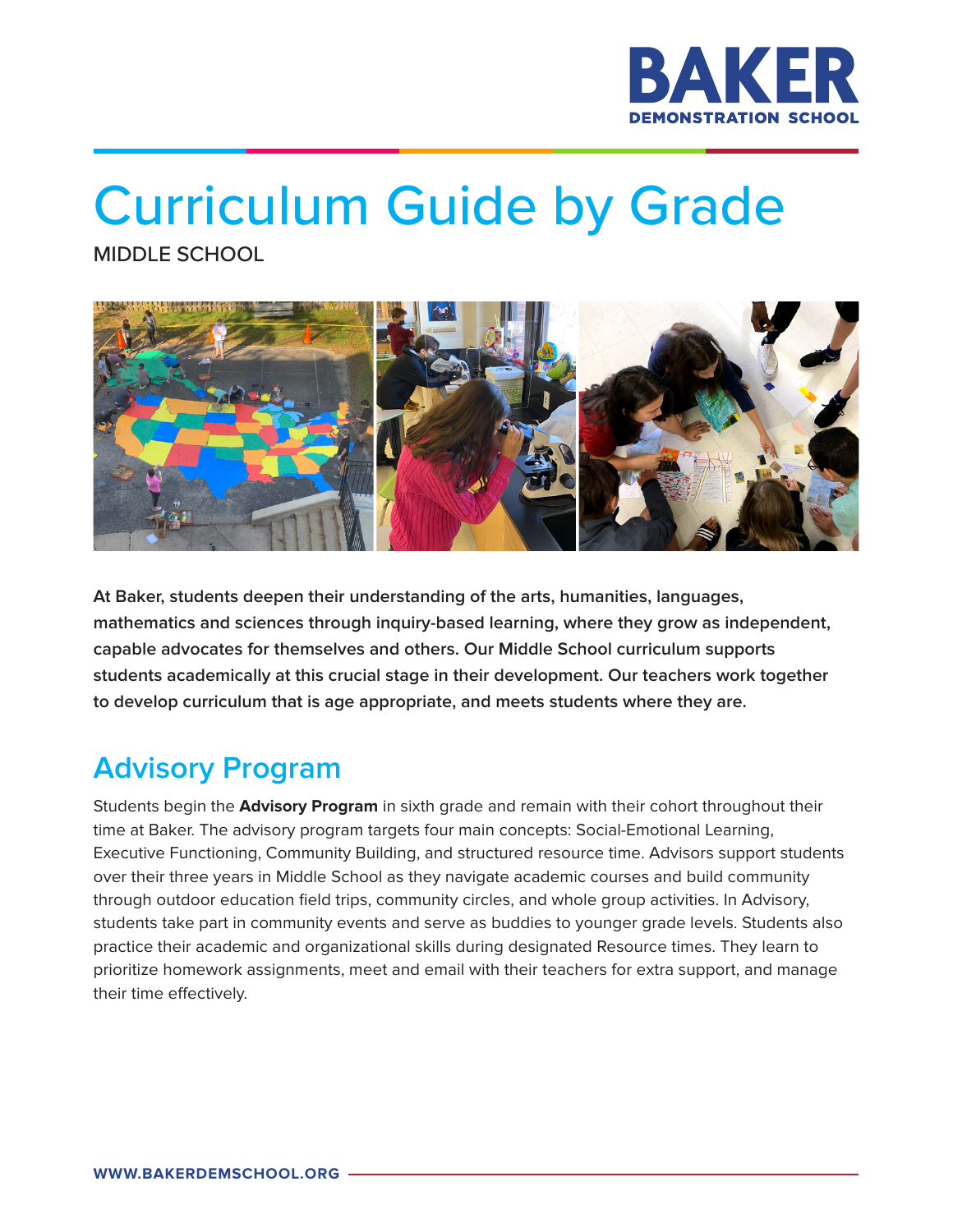## Sixth Grade

#### **Mathematics**

In **Math 6**, students start their journey into a more abstract mathematical world. They work to form a deeper understanding of foundational processes, explore new concepts through inquiry and build their mathematical tool boxes. Students begin to think flexibly about numbers and patterns, work independently and collaboratively and explore problem-solving strategies.

## **Science**

**Sixth-grade science** focuses on the study of life sciences, including organisms (structures and processes), ecosystems (interactions, energy and dynamics) and evolution (unity and diversity). Students perform inquiry-based experiments and use deductive reasoning to explore these concepts. Students apply the scientific method to their lab work and provide evidence from experiments and data to showcase their understanding of a lesson. In sixth grade, students spend three days and two nights at the Indiana Dunes Learning Center, studying ecology and the region's natural resources.

#### **Social Studies**

Students begin the first year of a **two-year social studies course** in sixth grade. The course focuses on global studies. Rooted in the 10 Themes of Social Studies, as laid out by the National Council for the Social Studies (NCSS), students discover, discuss and explore the following themes during two years of classes, including people, places and environments; individual development and identity; production, distribution and consumption; science, technology and society; culture; time, continuity, and change; individuals, groups, and institutions; power, authority, and governance; and global connections. The coursework and content is related to current events, allowing the students to integrate these themes to real life situations, such as Model United Nations and Amnesty's International's Write for Rights campaign.

#### **Language Arts**

In **sixth-grade Language Arts**, students read multiple, engaging texts featuring diverse protagonists, relationships that foster strong communities, and reading comprehension strategies that can be utilized in any context. Students explore books from across genres. By reading books with myriad genres, students learn how to analyze techniques that authors use. Every class tackles every domain of SWIRL: speaking, writing, interacting with reading, reading and listening.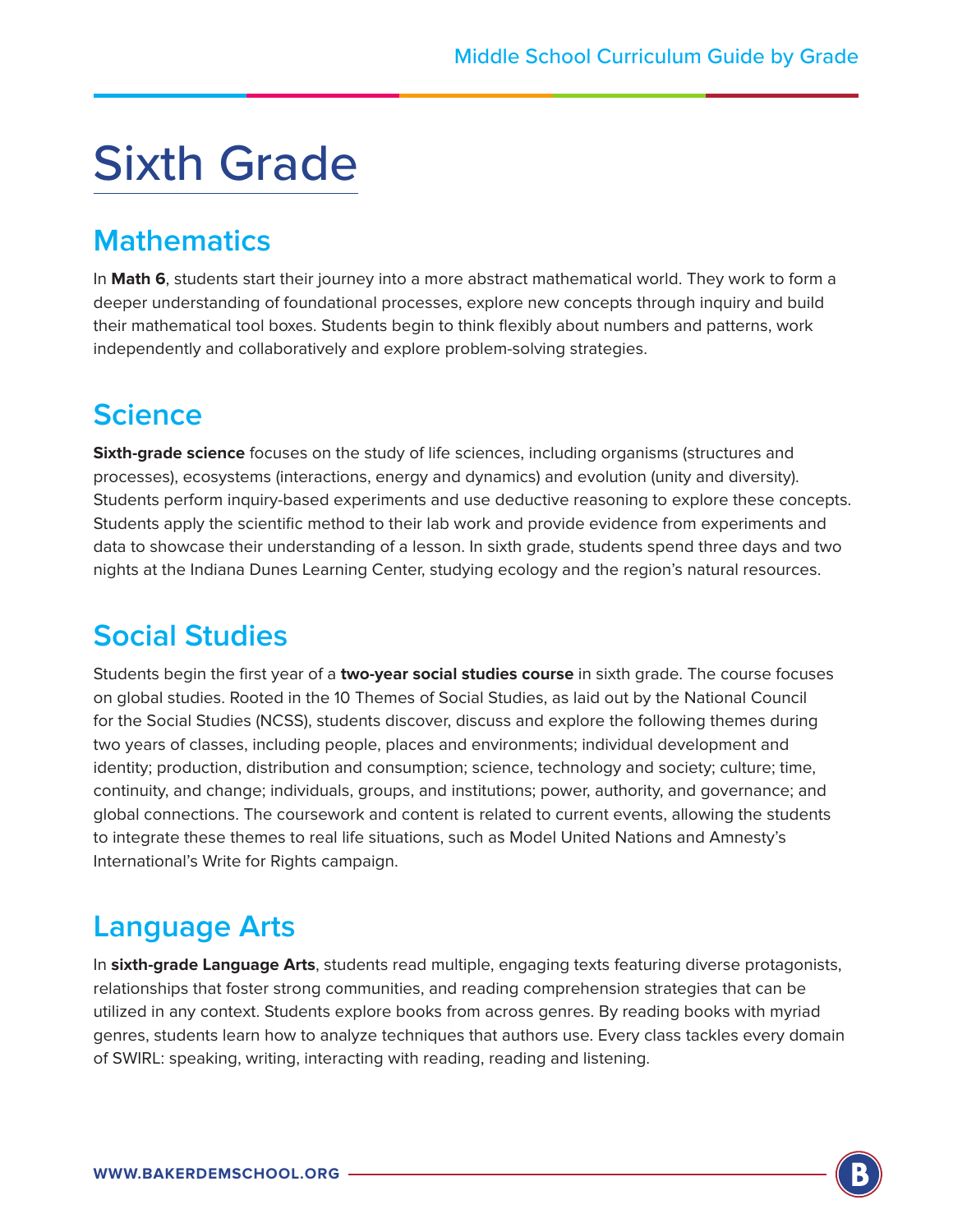### **World Languages**

#### **LATIN**

In **sixth-grade Latin**, students build language skills acquired in fifth grade. Students explore the fundamentals of learning an inflected language by building and using a common vocabulary of language terms. Sixth-grade students learn how to identify Latin words by parts of speech, the fundamentals of declining nouns and conjugating verbs, how to translate and compose basic sentences and stories, and more. Students also explore the myths, culture and history of ancient Greece and Rome.

#### **SPANISH**

**Sixth-grade Spanish** builds on students' prior knowledge of the language while placing an emphasis on listening comprehension and short utterances. Vocabulary includes days of week, months, numbers, greeting, feelings, colors, body parts, classroom vocabulary, school subjects, question words, adjectives and high-frequency vocabulary for storytelling. Grammar lessons include nounadjective agreement, subject pronouns, definite and indefinite articles and stem-changing verbs.

#### **Wellness**

Students participate in **physical education** twice a week, utilizing Baker's indoor and outdoor athletic space. These classes are designed to encourage, engage and elevate student's fitness and love of movement.

In **Health**, once a week, students participate in a skill-based, comprehensive health curriculum developed in conjunction with Project School Wellness and RMC health. The course focuses on positively influencing a student's decision making process as well as the conditions that influence their health.

Students participate in fitness and skill development **aquatic classes** in a 60-foot pool. These classes are appropriately paced and differentiated for each student to encourage their advancement in swimming and enjoyment for water based activities. Water safety skills are also taught and reviewed throughout their Baker swimming experience.

## **Arts Core**

As part of Baker's Middle School curriculum, students have choice-based options for classes in the visual and performing arts and technology. Students may choose to take courses in music, drama, visual arts, dance and technology. These courses are designed to allow students to study an interest in-depth. Arts Core offerings include **band, improv, makerspace, dance, art, choir, yearbook, the art of storytelling, choreography, and songwriting**.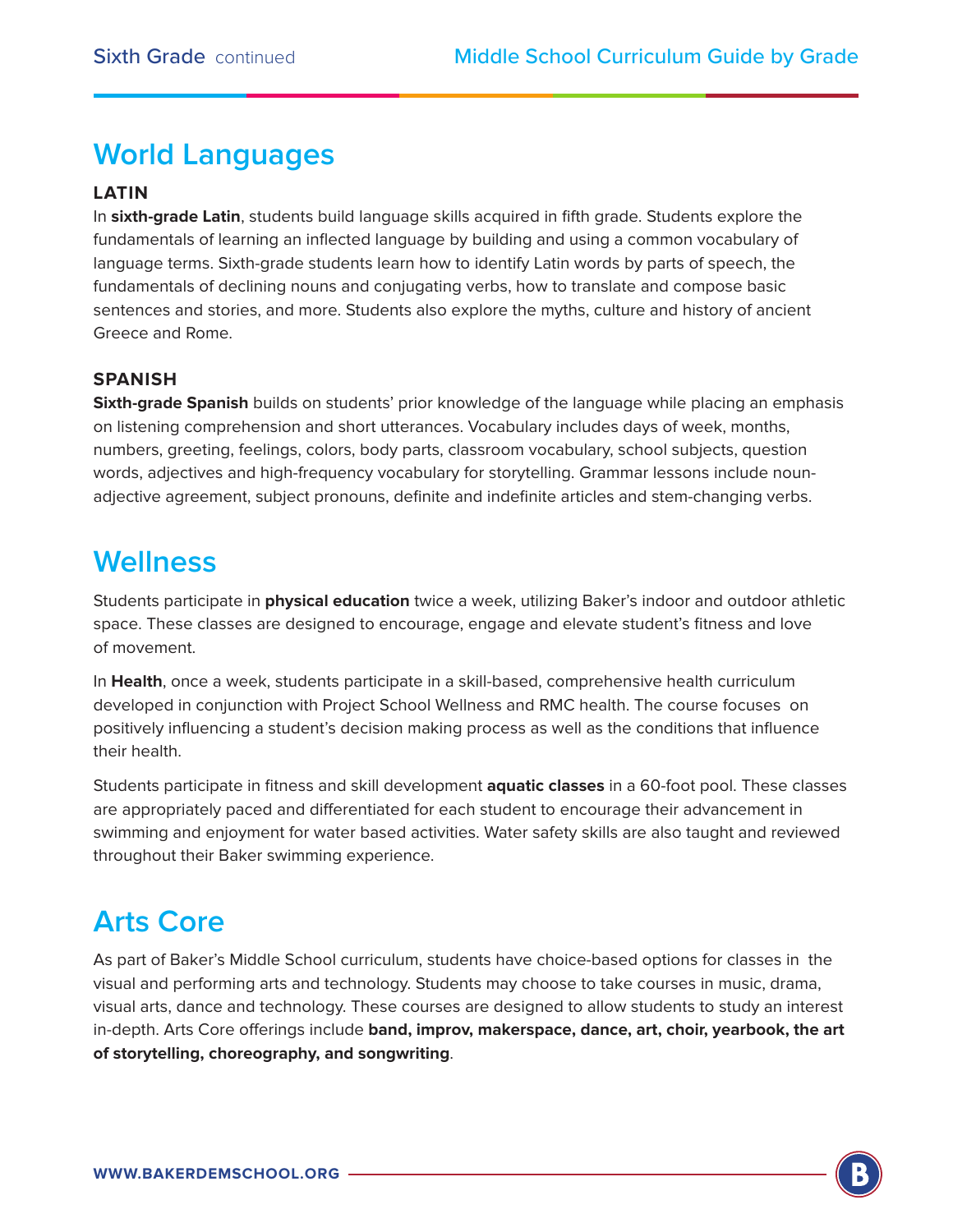## Seventh Grade

#### **Mathematics**

In **Foundations of Algebra**, seventh-graders continue to reinforce their understanding of key concepts they learned in Math 6 while learning new skills and strategies. Students in Foundations of Algebra are challenged to think algebraically, look for patterns, and derive rules that can be used to simplify and solve problems.

**Algebra 7** is a fast-paced course that challenges students to engage deeply with fundamental algebraic concepts and applications. Students in Algebra 7 are tasked with making connections between algebraic functions and their graphical representations, using variables to represent unknown quantities and applying their understanding of mathematics to solve increasingly complex and abstract problems.

#### **Science**

**Seventh-grade science** continues to build on their knowledge of living organisms with a study of how heredity and the variation and inheritance traits function in all living organisms. They then move onto study earth and space science concepts, including earth's systems, earth and human activity and earth's place in the universe. Students conduct various labs throughout the year, including a lab on Punnett squares and a genetic variation simulation using different types of pasta to illustrate heredity.

#### **Social Studies**

Students begin the first year of a **two-year social studies course** in sixth grade. The course focuses on global studies. Rooted in the 10 Themes of Social Studies, as laid out by the National Council for the Social Studies (NCSS), students discover, discuss and explore the following themes during two years of classes, including people, places and environments; individual development and identity; production, distribution and consumption; science, technology and society; culture; time, continuity, and change; individuals, groups, and institutions; power, authority, and governance; and global connections. The coursework and content is related to current events, allowing the students to integrate these themes to real life situations, such as Model United Nations and Amnesty's International's Write for Rights campaign.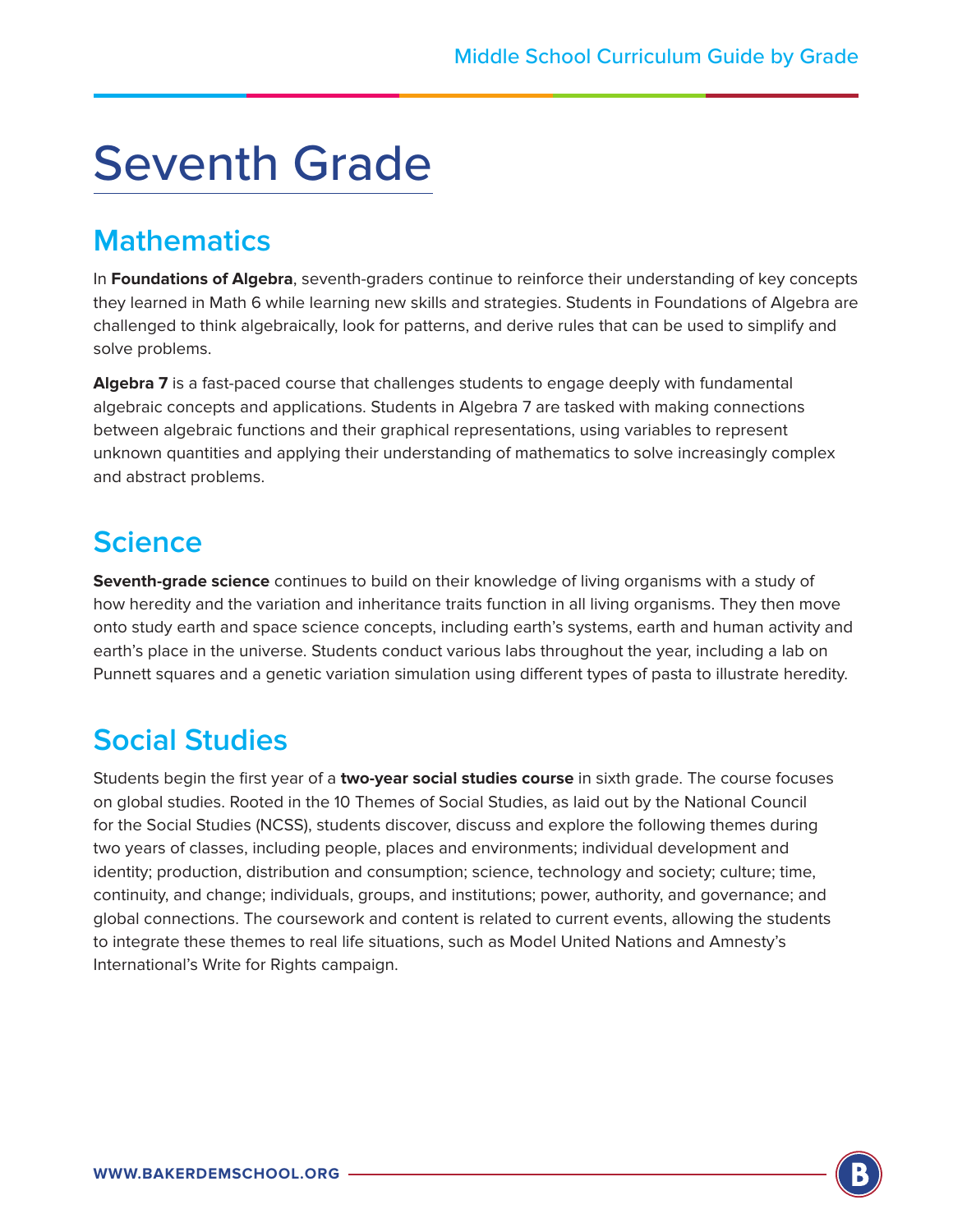#### **Language Arts**

During the first semester of **seventh-grade language arts**, students read two novels — "Ghost Boys" and "Piecing Me Together." The novels center on the theme of how young people of color find their voices, become activists, and join with allies to create change. As students read their first two novels, they focus on developing our reading comprehension and creative writing skills. In the second semester, students practice connecting literature to its historical context in preparation for **eighth-grade Humanities**. Students read "Animal Farm" and the memoir "Red Scarf Girl." Students learn the historical context behind these books and focus on developing their analytical writing skills.

#### **World Languages**

#### **LATIN**

Building on the foundations developed in the sixth grade, **seventh-grade Latin** continues to hone students' language skills with an expanded understanding of morphology and syntax, while expanding their working vocabulary. By the end of the course, students are proficient at conjugating verbs in both the present and imperfect tenses and with declining nouns and adjectives. Students also read texts in English and Latin.

#### **SPANISH**

**Seventh-grade Spanish** places an emphasis on listening comprehension, as well as longer spoken and written utterances. Vocabulary includes common conjunctions, expressions and rejoinders, adjectives of description, weather expressions and seasons, foods, prepositions of place, and a variety of high frequency vocabulary for storytelling. Grammar includes noun-adjective agreement, subject pronouns, definite and indefinite articles, stem-changing verbs and of the present progressive form.

#### **Wellness**

Students participate in **physical education** twice a week, utilizing Baker's indoor and outdoor athletic space. These classes are designed to encourage, engage and elevate student's fitness and love of movement.

In **Health**, once a week, students participate in a skill-based, comprehensive health curriculum developed in conjunction with Project School Wellness and RMC health. The course focuses on positively influencing a student's decision making process as well as the conditions that influence their health.

Students participate in fitness and skill development **aquatic classes** in a 60-foot pool. These classes are appropriately paced and differentiated for each student to encourage their advancement in swimming and enjoyment for water based activities. Water safety skills are also taught and reviewed throughout their Baker swimming experience.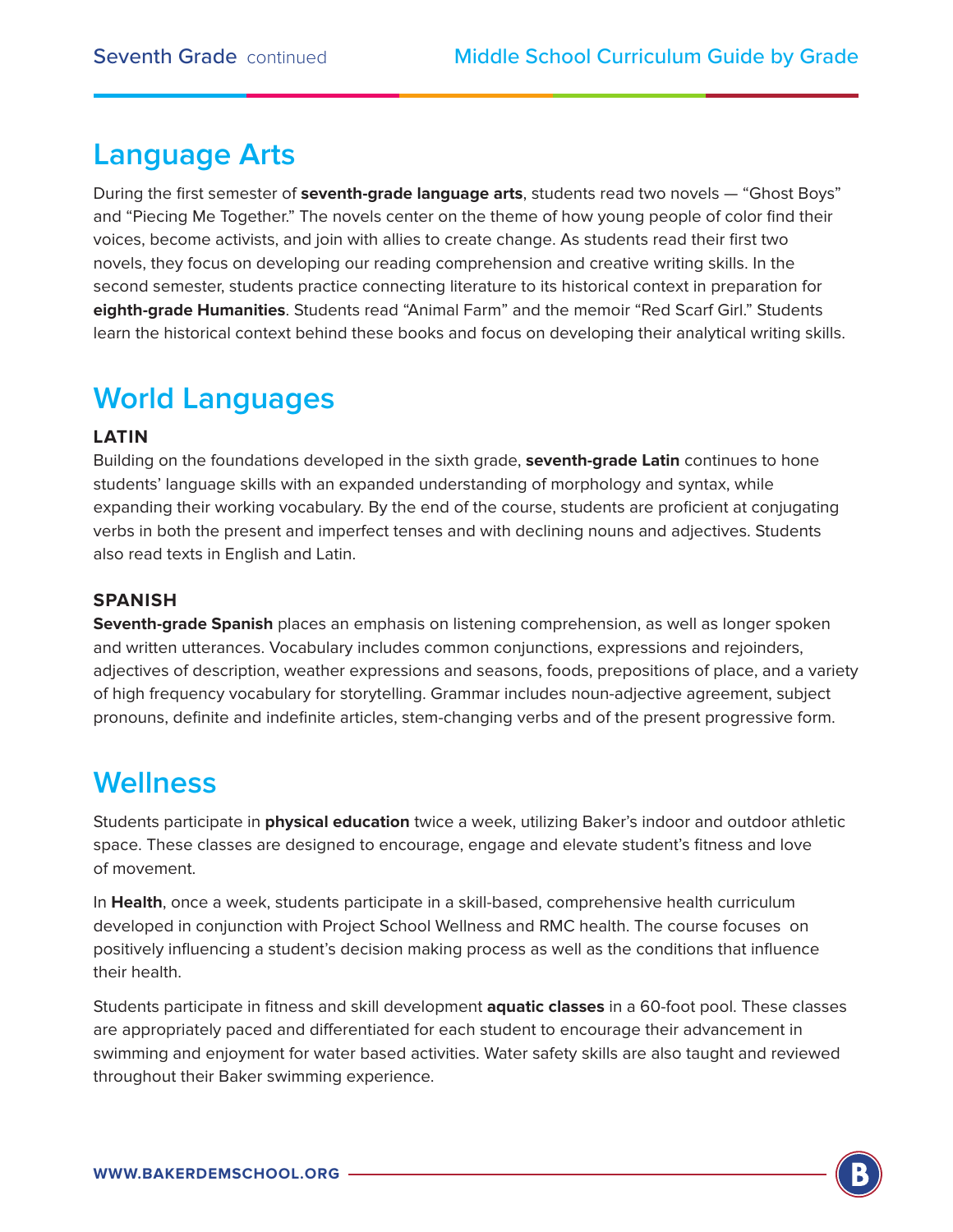#### **Arts Core**

As part of Baker's Middle School curriculum, students have choice-based options for classes in the visual and performing arts and technology. Students may choose to take courses in music, drama, visual arts, dance and technology. These courses are designed to allow students to study an interest in-depth. Arts Core offerings include **band, improv, makerspace, dance, art, choir, yearbook, the art of storytelling, choreography, and songwriting**.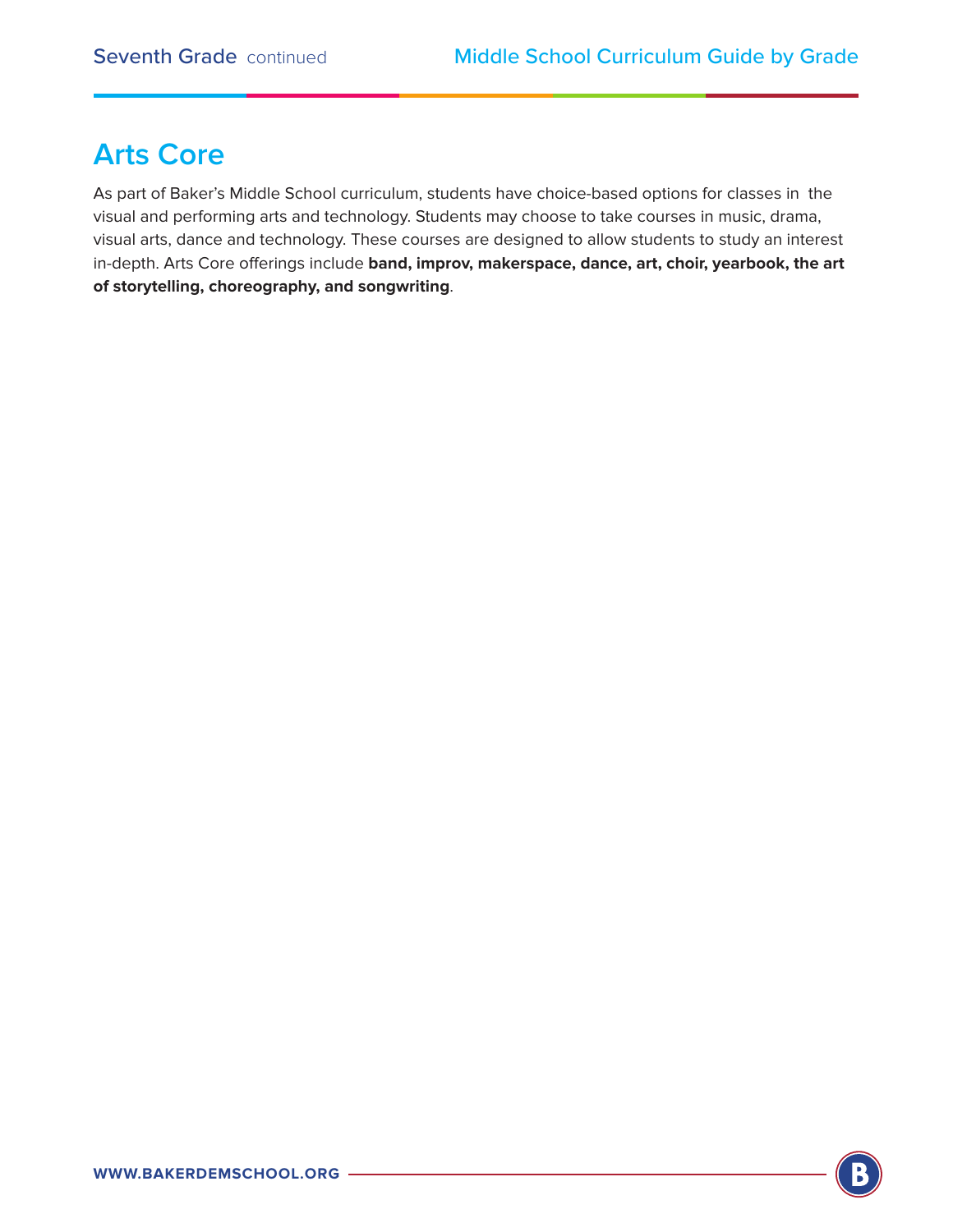## Eighth Grade

#### **Mathematics**

**Algebra 8** builds on student experiences in Foundations of Algebra by revisiting linear relationships and exploring more advanced algebraic concepts, including simultaneous equations and nonlinear functions. A focus on foundational procedures is paired with an inquiry-based approach to problemsolving. Students are encouraged to apply their understanding of course concepts to real-world scenarios in order to make meaningful connections between skills and applications, and continue to refine their ability to communicate using the language of mathematics.

**Geometry 8** is a fast paced, accelerated course designed to prepare students for advanced high school mathematics. Students will practice the habits of successful mathematicians as they are challenged to apply their knowledge from algebra to solve increasingly complex problems, apply logical reasoning to the study of algebraic and geometric proofs, and explore foundational concepts of trigonometry.

### **Science**

In **eighth-grade science**, students study chemistry the first half of the academic year and physics the second half. Throughout the year, eighth-graders design labs and prototypes, test their hypotheses and use their results to cement the foundational concepts of chemistry and physics. Students apply their design and research skills to larger projects, including forensic crime scene analysis and simple machine design. A highlight of the year is the Annual Boat Regatta. Students test their knowledge of physics by creating boats using duct tape and cardboard and sailing them across the school swimming pool.

## **Social Studies & Language Arts**

The team-taught Humanities class, a cross-curricular course combining social studies and language arts, explores themes of power and resistance across time and around the globe. After being introduced to the concepts of power and resistance, students gain a deep understanding of the American founding and Constitution, with a focus on its racial implications. Students move chronologically to study U.S. immigration from a variety of racial and ethnic perspectives in advance of an extensive unit on World War II, including the study of the internment of Japanese American citizens and the Holocaust. During the second semester, students explore the U.S. Civil Rights and South African liberation movements.